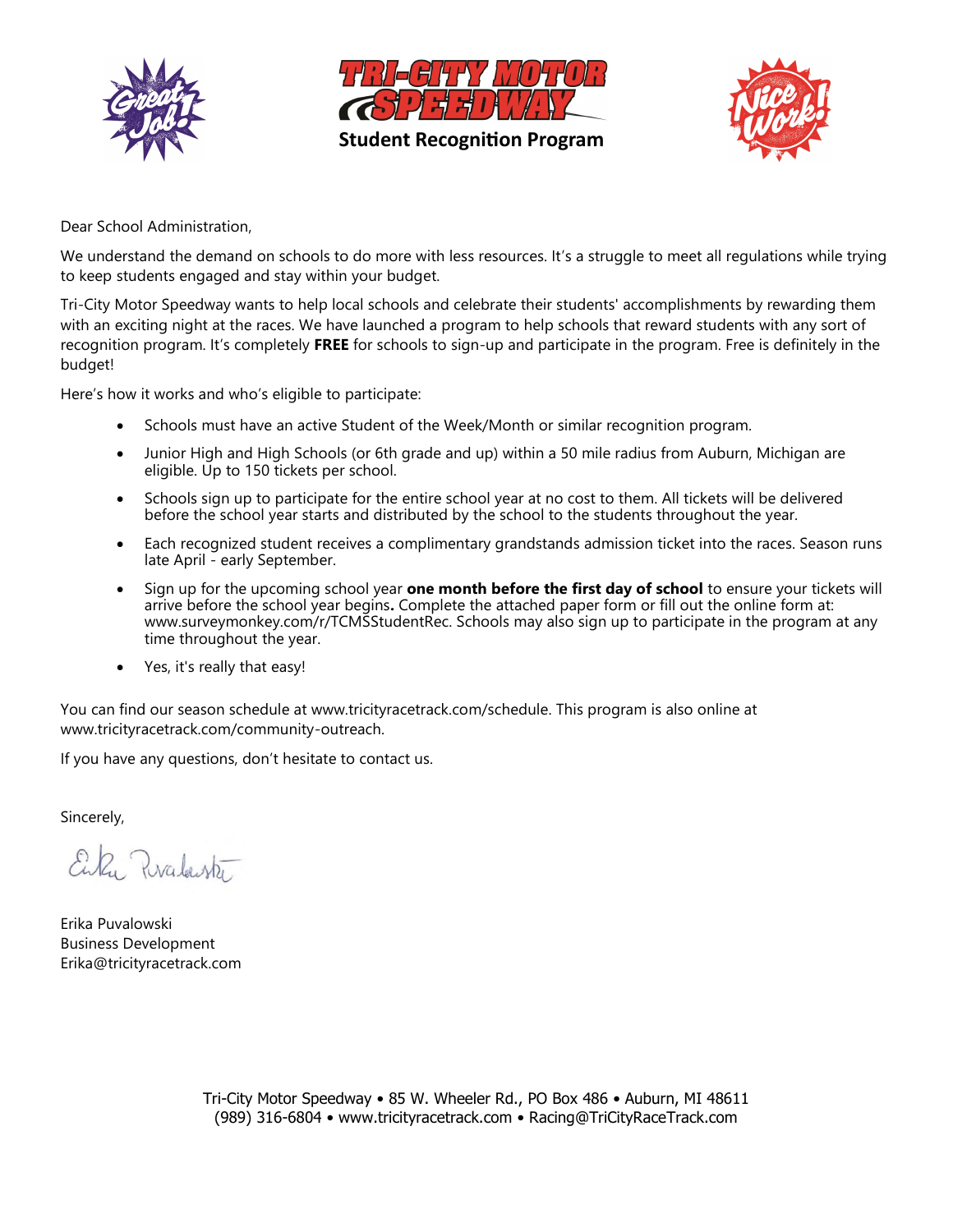

**Tri-City Motor Speedway wants to help our local schools celebrate their students' accomplishments by rewarding them with an exciting night at the races.** 

### **HOW IT WORKS**

- Schools must have an active Student of the Week/Month or similar recognition program.
- Junior and High Schools (6th grade and up) within a 50 mile radius of Auburn, Michigan are eligible.
- Schools sign up to participate for the entire school year at no cost to them.

### **YOUR PART**

- The principal or office representative fills out the Student Recognition Form. (Page 2)
- Sign up one month before school begins to ensure tickets are delivered by the first day of school.
- The school distributes race tickets to recognized students throughout the school year.

### **OUR PART**

- All tickets with be delivered to the school before the academic year starts.
- We'll provide one complimentary ticket and one TCMS pamphlet for each recognized student.
- Each ticket is valid for complimentary grandstands admission into one regular [R] race. (\$14 value)
- Races run late April early September each year.

## **Experience the Difference**